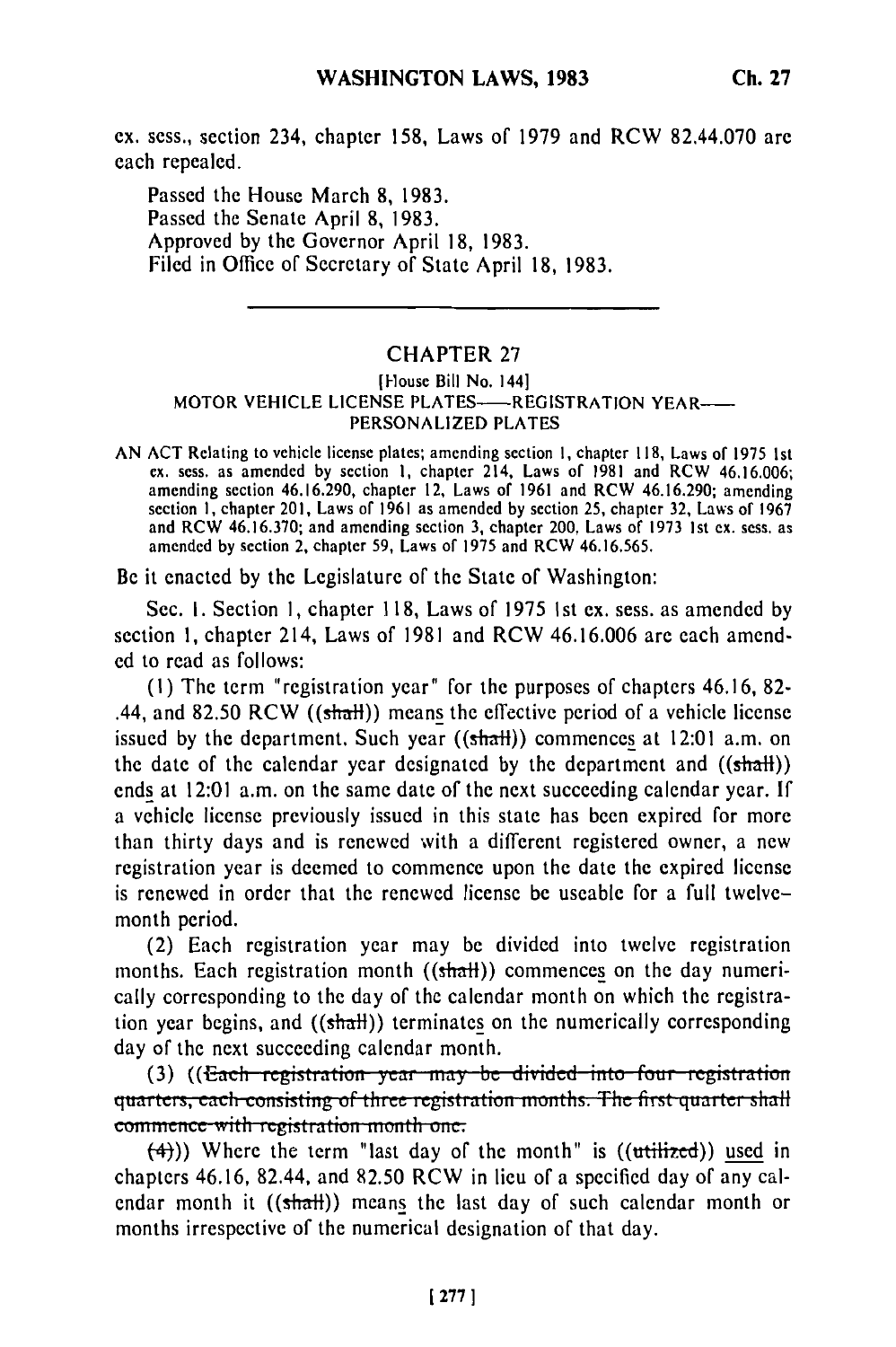$((f-1)$  **i.e.**  $f(x)$  **i.e.**  $f(x)$  **i.e.** ((; ) i.e. i.f. (i) If the final day of a registration : ear((;  $f(x)$ ter,)) or month falls on a Saturday, Sunday, or legal holiday, such period  $((shall))$  extends through the end of the next business day.

Sec. 2. Section 46 .10.290, chapter 12, Laws of 1961 and RCW 46.16-.290 are 2ach amended to read as follows:

In any case of a valid sale or transfer of the ownership of any vehicle, the right to the certificates properly transferable therewith and to the vehicle license number plates ((shall)) passes to the purchaser or transferee, and it ((shall be)) is unlawful for the holder of such certificates or vehicle license number plates to fail, neglect, or refuse to endorse ((such)) the certificates and deliver ((such)) the vehicle license number plates to  $(\overline{(\text{such})})$ the purchaser or transferee((. PROVIDED, That)). **If** ((such)) the sale or transfer **((be))** is of a vehicle licensed **by** the state or any county, city, town, school district, or other political subdivision entitled to exemption as provided **by** law, or, if the vehicle is licensed with personalized plates, amateur radio operator plates, medal of honor plates, disabled person plates, disabled veteran plates, or prisoner **of** war plates, the vehicle license number plates therefor shall be retained and may **be** displayed upon ((such)) **a** vehicle ((as may be procured)) obtained in replacement of the vehicle so sold or transferred.

Sec. **3.** Section **1,** chapter 201, Law, of **1961** as amended **by** section 25, chapter **32,** Laws of **1967** and RCW **46.16.370** are each amended to read as **follows:**

**(1)** Every consul or other official representativ, of any foreign government who is a citizen of the United States of America, duly licensed and holding an exequatur issued **by** the department of state of the United States of America is entitled to apply to the director for, and upon satisfactory showing, to receive, in lieu of the regular motor vehicle license plates, such special plates of a distinguishing color and running in a separate numerical series, as the director shall prescribe. In addition to paying all other initial fees required by law ((there shall be collected from)), each applicant for such special license plates shall pay an additional license fee of twenty-five dollars upon the issue of such plates, which fee shall not apply for those years in which tabs are issued. Application for renewal of such license plates ((must be made by January 10th of each renewal year and all such appli-(thust be made by samally folli be accompanied by a **notarized** statement of such facts as the director shall deem necessary for issuance thereof)) shall be as prescribed director shall deem necessary for issuance thereof)) shall be as prescribed for the license renewal of other vehicles.

(2) Whenever such owner or lessee as provided in subsection **(I)** ((hereof)) of this section transfers or assigns his interest or title in the motor vehicle to which the special plates were attached, such plates shall be removed from the motor vehicle, and if another vehicle is acquired, attached thereto, and the director shall be immediately notified of such transfer of the plates; otherwise the removed plates shall be immediately forwarded to the director